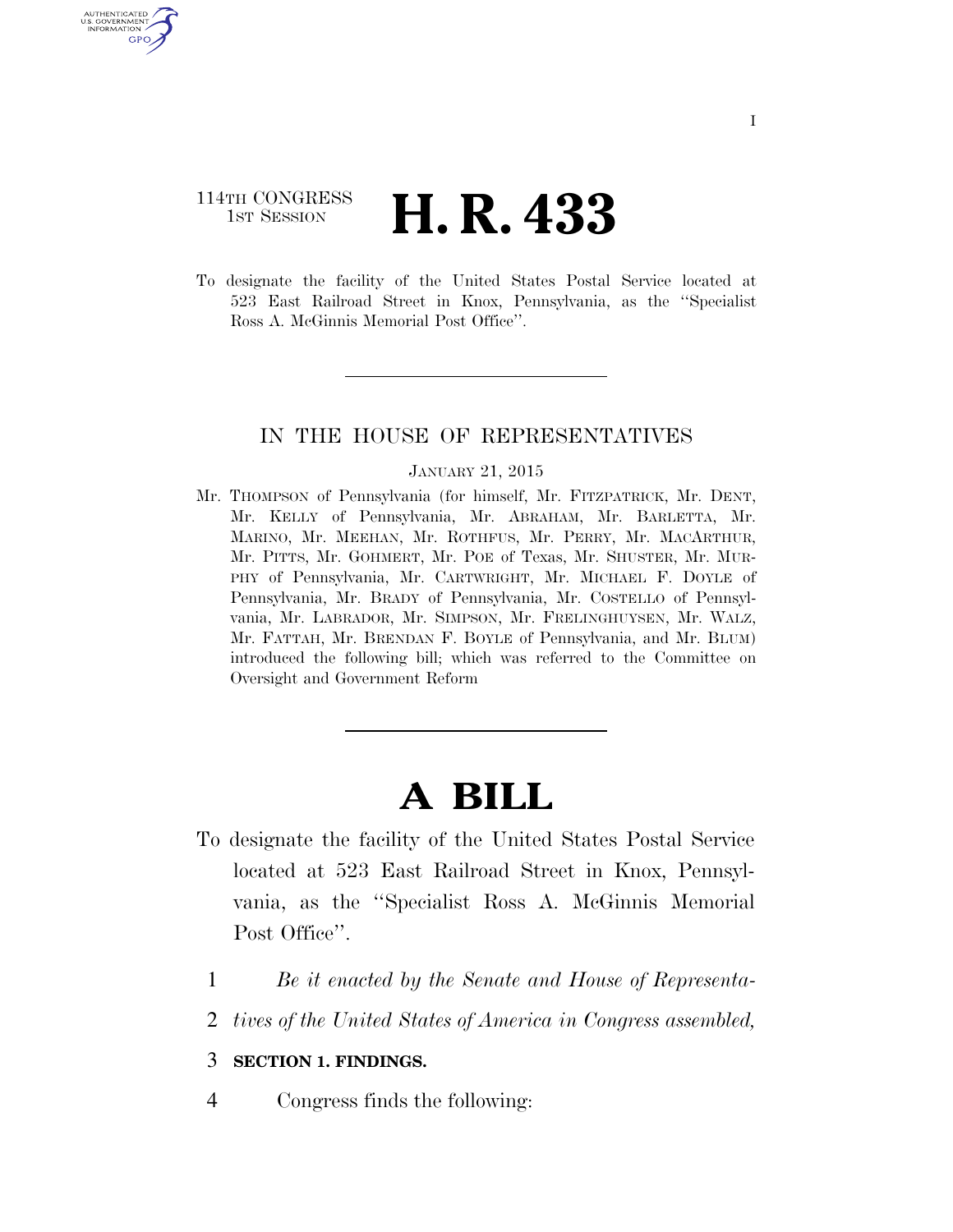| $\mathbf{1}$   | (1) Ross Andrew McGinnis was born and raised          |
|----------------|-------------------------------------------------------|
| $\overline{2}$ | Knox, Pennsylvania, the son of Tom and<br>in          |
| 3              | Romayne McGinnis.                                     |
| $\overline{4}$ | (2) Specialist McGinnis joined the Army in            |
| 5              | 2004 and following his training, was assigned to 1st  |
| 6              | Platoon, C Company, 1st Battalion, 26th Infantry      |
| 7              | Regiment, 2nd Brigade Combat Team, 1st Infantry       |
| 8              | Division.                                             |
| 9              | (3) On December 4, 2006, McGinnis was killed          |
| 10             | in action while serving in Iraq. For his actions that |
| 11             | day, he was awarded the Congressional Medal of        |
| 12             | Honor by President George W. Bush on June 2,          |
| 13             | 2008.                                                 |
| 14             | (4) From the official Medal of Honor Army Ci-         |
| 15             | tation:                                               |
| 16             | (A) Private First Class Ross A. McGinnis,             |
| 17             | United States Army. For conspicuous gallantry         |
| 18             | and intrepidity at the risk of his life above and     |
| 19             | beyond the call of duty.                              |
| 20             | (B) Private First Class Ross A. McGinnis              |
| 21             | distinguished himself by acts of gallantry and        |
| <u>22</u>      | intrepidity above and beyond the call of duty         |
| 23             | while serving as an $M2$ .50-caliber Machine          |
| 24             | Gunner, 1st Platoon, C Company, 1st Bat-              |
| 25             | talion, 26th Infantry Regiment, in connection         |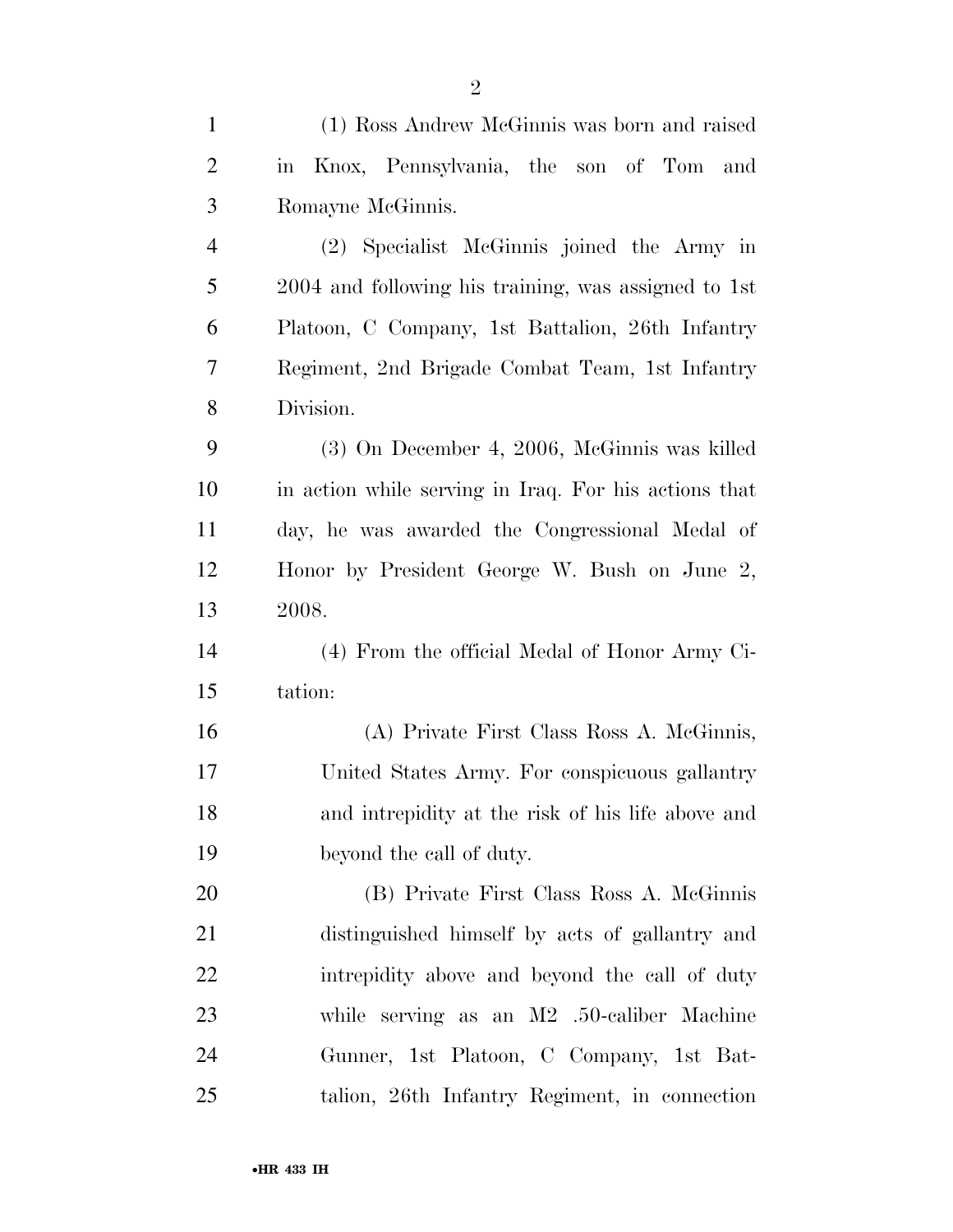with combat operations against an armed enemy in Adhamiyah, Northeast Baghdad, Iraq, on 4 December 2006.

 (C) That afternoon his platoon was con- ducting combat control operations in an effort to reduce and control sectarian violence in the area. While Private McGinnis was manning the M2 .50-caliber Machine Gun, a fragmentation grenade thrown by an insurgent fell through the gunner's hatch into the vehicle. Reacting quickly, he yelled ''grenade,'' allowing all four members of his crew to prepare for the gre- nade's blast. Then, rather than leaping from the gunner's hatch to safety, Private McGinnis made the courageous decision to protect his crew. In a selfless act of bravery, in which he was mortally wounded, Private McGinnis cov- ered the live grenade, pinning it between his body and the vehicle and absorbing most of the explosion.

 (D) Private McGinnis' gallant action di- rectly saved four men from certain serious in- jury or death. Private First Class McGinnis' ex- traordinary heroism and selflessness at the cost of his own life, above and beyond the call of